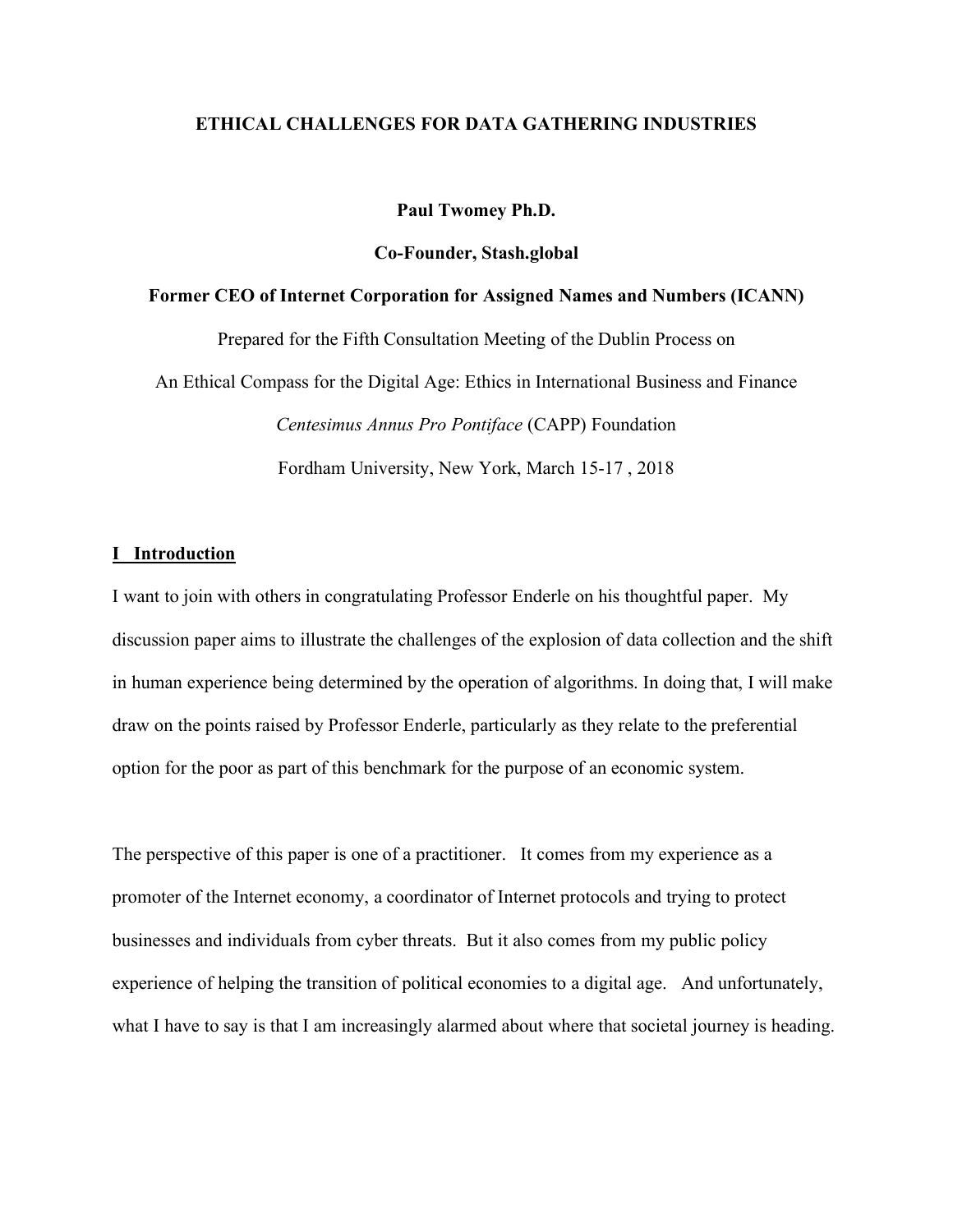Further, society has a real need for the Church to be active here - to hear an informed voice from the biggest single global institution dedicated to the ethical and spiritual. The Church needs to recognize that the poor in the 21<sup>st</sup> century are the ignorant, the naive and the exploited in a data world as much as the cash poor. She needs to show a preference and support for those poor She needs to be a voice for the many. She needs to inject thousands of years of careful ethical thinking into a policy discussion which now takes place mainly in a bubble of very computer literate Technorati.

The Church needs to loudly proclaim and its spiritual and human-centric view of progress into these debates to leaven the dominant message of technological utopianism*.*

This paper's title is about the ethical challenges for the data gathering industries. What we need to realise is that we are rocketing to an international economy where nearly every industry will be a data gathering and processing industry. So, the challenges here are going to be universal. Let me discuss these in parts. Firstly, the vast amount of data being collected and how it is being obtained. Secondly, perhaps more importantly, the role and effect of the algorithms into which this data is being poured. Finally, let me make some observations on the urgent challenges this presents to the Church.

### **II. The Data Challenge**

Let us explore how the data collection has changed over the last 20 years.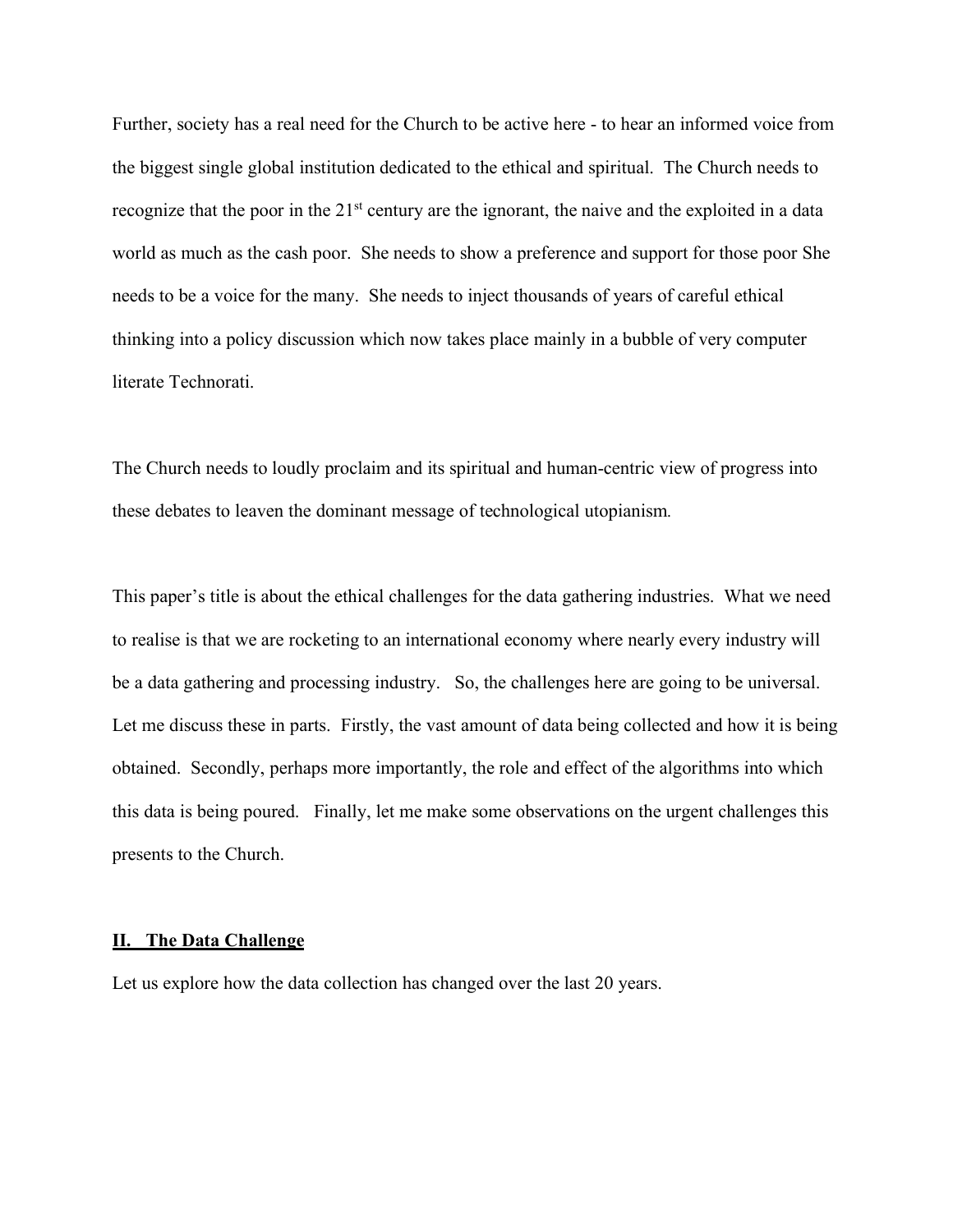### **Data Collection**

Data collection is now a big business. But I would argue that most citizens/consumers and church and political leaders have no real understanding just how big and dynamic it is. The McKinsey Global Institute Data stated six years ago that data collection and processing was a \$300 billion-a-year industry and employed 3 million people in the United States alone.<sup>1</sup> It has increased at double digit growth rates since then and is accelerating.

The data collection industry is not new. Data brokers like Acxiom and ChoicePoint have been aggregating consumers' addresses, phone numbers, buying habits and more from offline sources and selling them to advertisers and political parties for decades. But the Internet has transformed the space.

The mobile internet/smart phone revolution has particularly helped drive the growth in data and the personal intimacy of that data. Much of the new data generated is user-generated data. From the beginning of history up to 2003, humanity created about 5 exabytes of information. Now the world creates 2.5 exabytes of data per day. Every digital interaction throws up information which can be used to analyse and predict human behavior. Speaking to this in 2010, Eric Schmidt, then CEO of Google, said "People aren't ready for the technology revolution that's going to happen to them"2. I would argue that most still have little idea of how that revolution has taken place around them.

 $\frac{1}{1}$ https://www.mckinsey.com/~/media/McKinsey/Business%20Functions/McKinsey%20Digital/Our%20Insights/Big %20data%20The%20next%20frontier%20for%20innovation/MGI\_big\_data\_exec\_summary.ashx

<sup>2</sup> No anonymity on future web says Google CEO, http://www.thinq.co.uk/2010/8/5/no-anonymity-future-web-saysgoogle-ceo/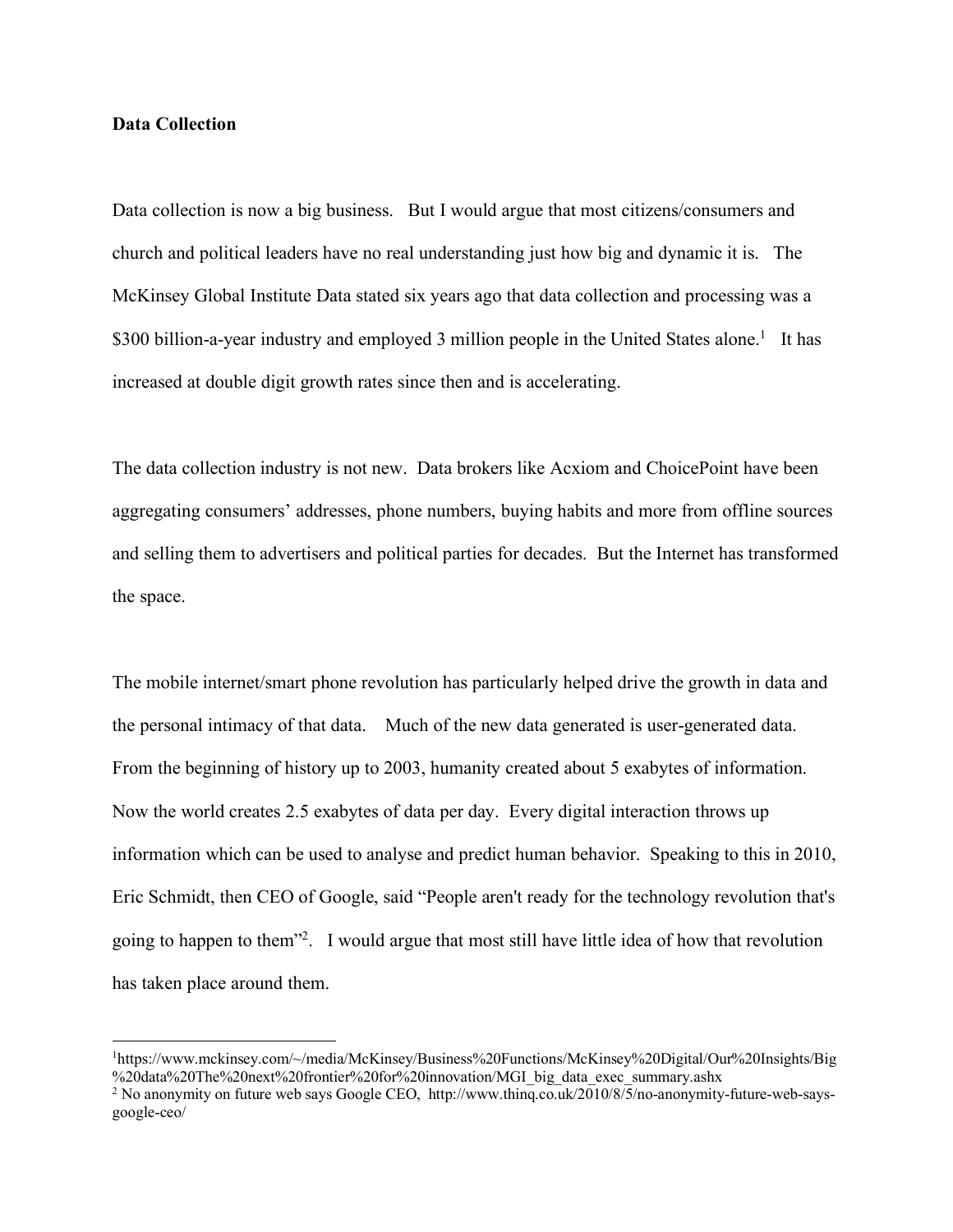One reason for this is that much of the data is collected in a non-transparent way and mostly in a manner that people would not consider covered by contractual relationships. Many Internet users, at least in developed countries, have some understanding that the search engines and the ecommerce engines collect data on what sites they have visited and that this data is used to help tailor advertising to them. But most have little idea of just how extensive this commercial surveillance is.

The search engines place cookies on user's computers to track the sites the IP address of the user, browser configuration, date and time, search content, and the links to sites a user visits. Google's cookie lasts for thirty years and if a user deletes the cookie it is immediately replaced every time the user enters a google domain (even if that it is not to search). Search engine and other main internet services' cookies enable the tracking to continue across all the users' devices. But this is far the extent of tracking of users.

A recent study of 1 million web sites showed that nearly all of them are infected by third party web trackers and cookies which collect user information, delivering user data to others than the owner of the web site including Google, Facebook, and others to track page usage, purchase amounts, browsing habits, etc. Some trackers even send personally identifiable information such as user's name, address, and email and spending details. These latter allow the data aggregators to then de-anonymize much of the data they collect. In specifics the Annenberg School for Communication at the University of Pennsylvania found that: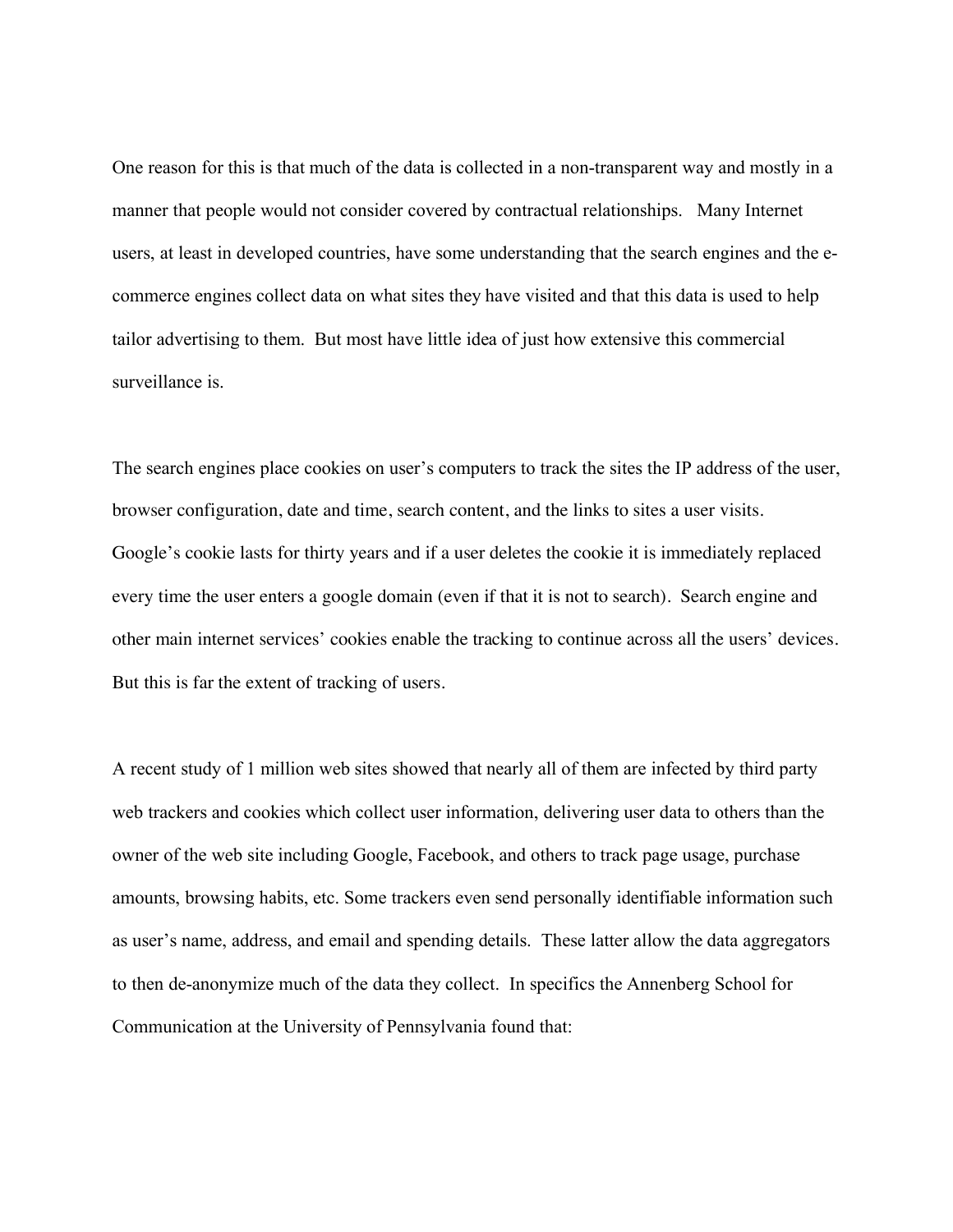Nearly 9 in 10 websites leak user data to parties of which the user is likely unaware; more than 6 in 10 websites spawn third- party cookies; and more than 8 in 10 websites load Javascript code from external parties onto users' computers. Sites that leak user data contact an average of nine external domains, indicating that users may be tracked by multiple entities in tandem. By tracing the unintended disclosure of personal browsing histories on the Web, it is revealed that a handful of U.S. companies receive the vast bulk of user data.3

In response to some users concerns, all major Web browsers now allow a message to be sent as part of the user's connection request saying that the user does not want to be tracked. But DNT has no enforcement process. "Investigation of the policies of the top 10 corporations with tracking elements reveals that 9 of them do not respect the DNT header. The *only company* in the top 10 to respect the DNT header is Twitter."4

For the stated objective of improved search results or more appropriately targeted advertising, the Internet platforms (Google, Facebook, Amazon, YouTube, Instagram, Apple, Twitter, Reddit, etc.) also combine their data searches to other platforms and have moved away from a policy of only seeking anonymized data to now actively seeking to de-anonymize data and collate all according to user identity. Google for instance retrieves use data of from adsense cookies deployed with sites carrying Google ads and collects server log information, registration and email content information from Gmail accounts.

<sup>&</sup>lt;sup>3</sup> Timothy Libert, "Exposing the invisible web: An analysis of third-party http requests on 1 million websites," *International Journal of Communication*, vol. 9, 2015 pp 3544–3561, p. 3544

<sup>4</sup> Ibid, p. 3533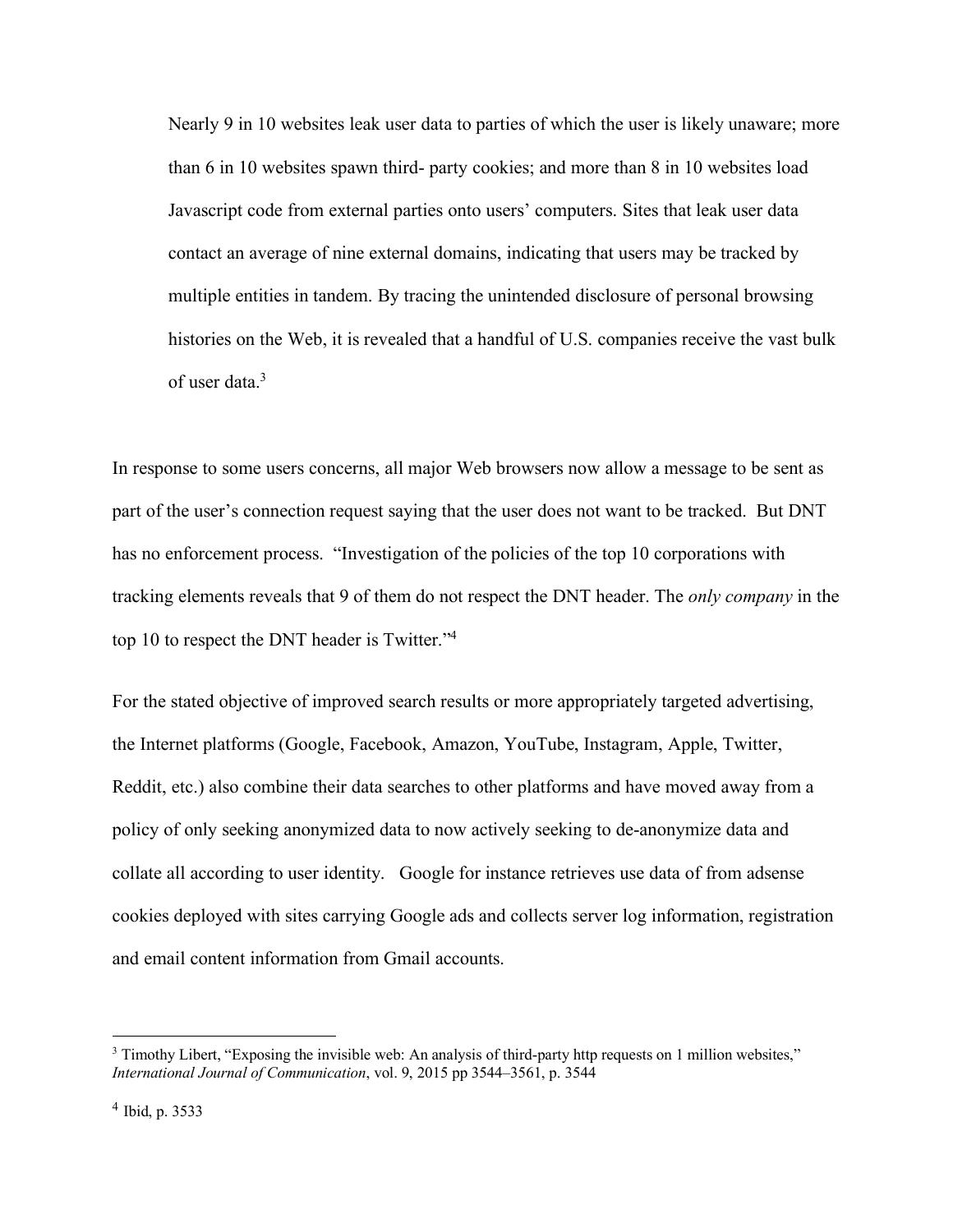Indeed, this determination to collect as much data as possible has now developed a culture in Google which Eric Schmidt recently described as going up to the creepy line. Responding to a question in a conference, Schmidt responded "The Google policy on a lot of things is to get right up to the creepy line and not cross it…. With your permission you give us more information about you, about your friends, and we can improve the quality of our searches...We don't need you to type at all. We know where you are. We know where you've been. We can more or less now what you're thinking about."<sup>5</sup>

An indication of the scale and complexity of the collection and transfer of user data among web sites can be gleaned from the following diagram. Devised by David Mihm, a noted expert on search engine optimization, it shows the data feeds contributing to the US online local search ecosystem. 6

 <sup>5</sup> https://www.huffingtonpost.com/2010/10/04/eric-schmidt-google-creepy\_n\_748915.html

<sup>6</sup> https://whitespark.ca/blog/understanding-2017-u-s-local-search-ecosystem/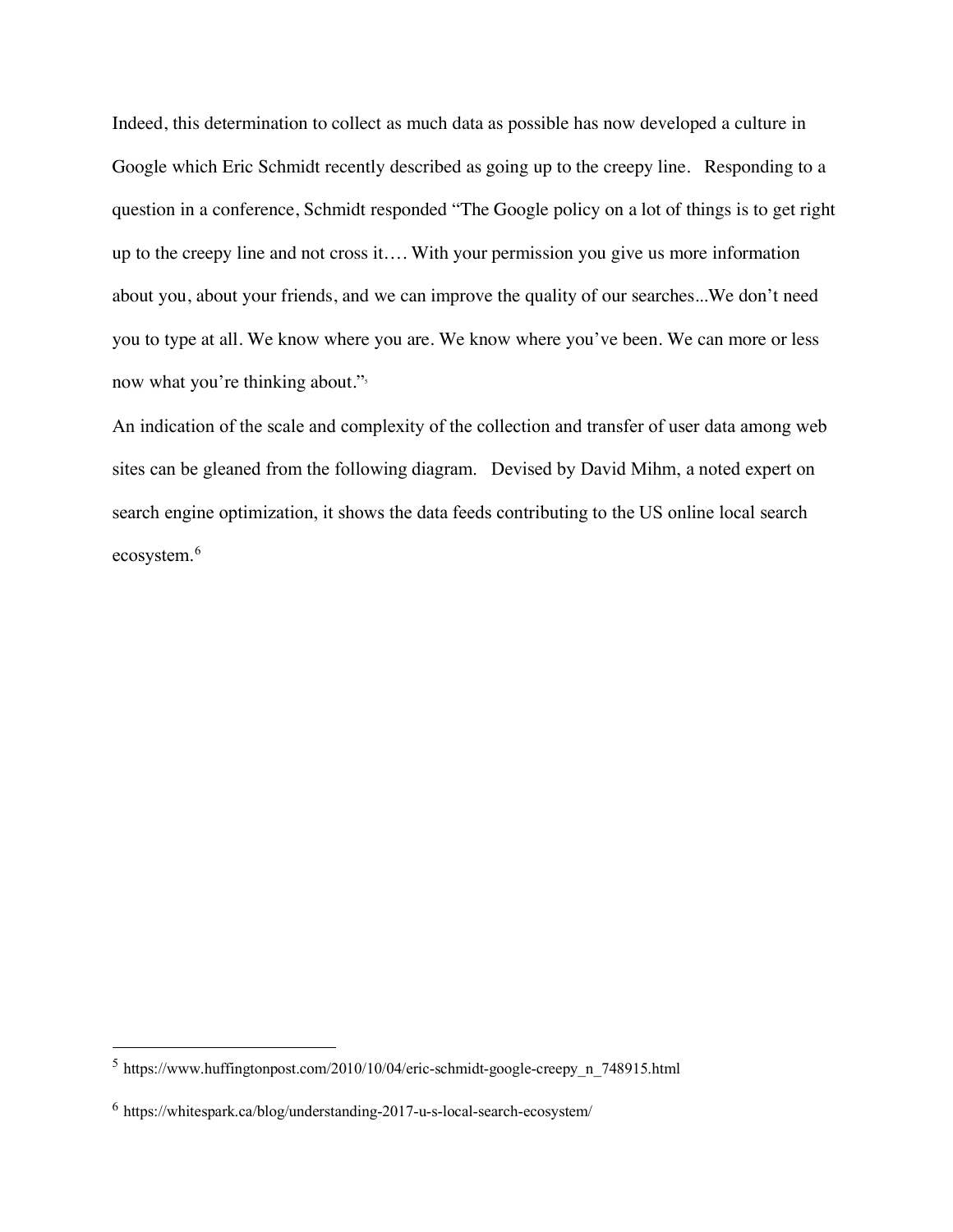

# The Local Search Ecosystem (United States)

It is data collection networks and markets like these, invisible to the vast majority of the people whose personal data is being collected, which enable Cambridge Analytica (of the 2016 US Presidential election fame) to claim that it holds to have up to five thousand data points on every adult in the US.7

<sup>7</sup> See "MPs grill data boss on election influence", 27 February 2018 http://www.bbc.com/news/technology-43211896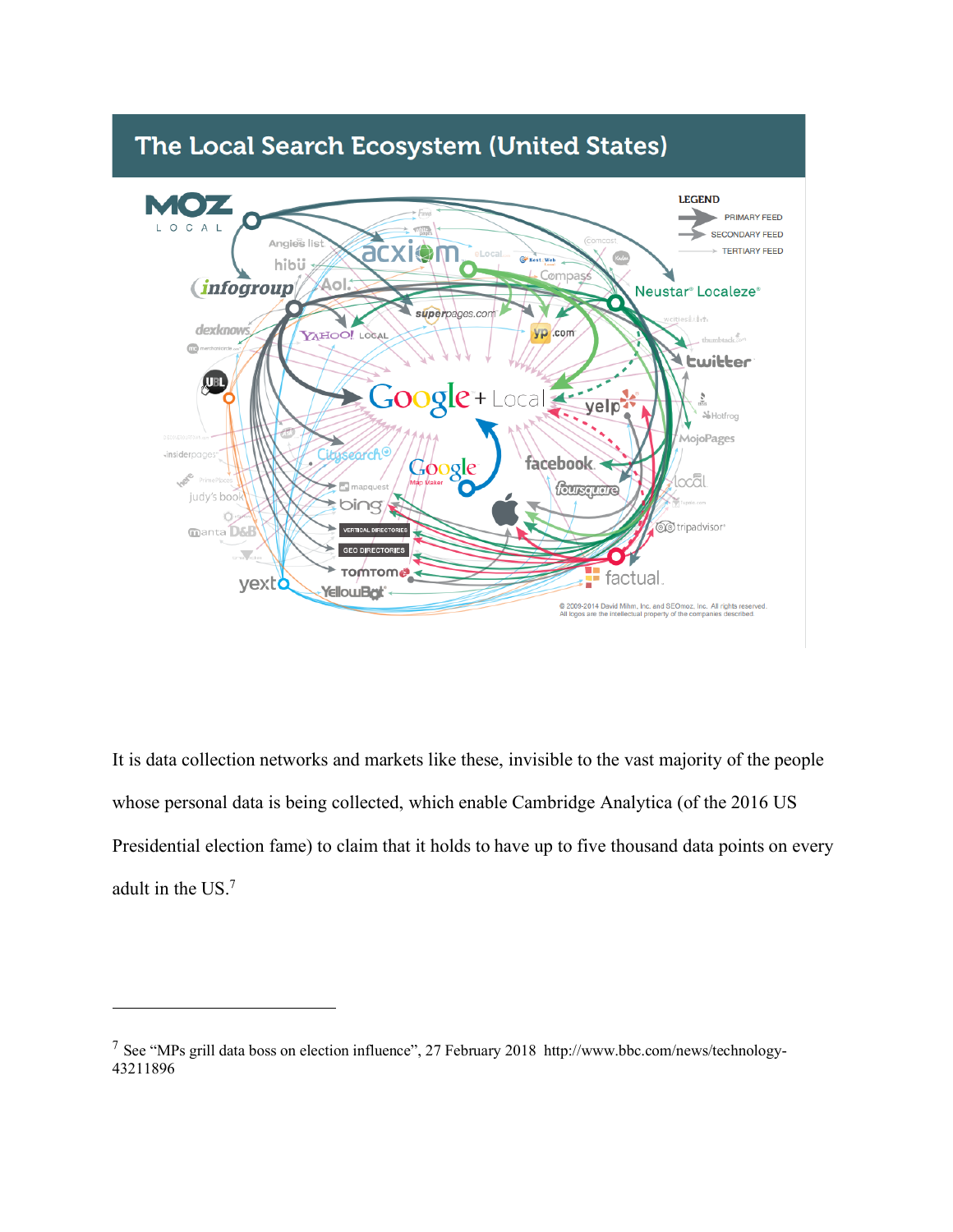## **Data Inaccuracy**

In addition to the problems of data collection over-reach, there is the related challenge of inaccurate data being collected. Studies have shown that the inaccuracy levels of the data held on individuals by the traditional data aggregators Acxiom and ChoicePoint can be between 18 and 35%.<sup>8</sup>

The web trackers claim to collect accurate user actions and technical data but more sophisticated privacy-oriented users can use cookie blockers and clearing of caches to try to avoid such comprehensive collection. But three problems arise from this:

- 1. As Libert notes: "Although these add-ons do, indeed, offer a significant degree of protection, they also place the burden on users and highlight the blame-the-victim mentality at the core of the issue."9
- 2. The mere practice of cookie churn may still make it possible to track the individual. Other researchers have concluded "that by applying host- tracking results with other identifiers, service providers may still be able to identify a large fraction (88%) of the "one-time", churned new cookie IDs as corresponding to users who return to the service." "Such patterns can become a distinctive feature that makes tracking easier, despite the user's intention of remaining anonymous."10

<sup>8</sup> Deborah Pierce and Linda Ackerman: "Data Aggregators: A Study of Data Quality and Responsiveness" for privacyactivism.org, May 19, 2005, https://web.archive.org/web/20070319220412/http:/www.privacyactivism.org/docs/DataAggregatorsStudy.html

<sup>9</sup> Libert, Op.Cit., p. 3557

<sup>&</sup>lt;sup>10</sup> Ting-Fang Yen, Yinglian Xie, Fang Yu, Roger Peng Yu, and Martin Abadi, "Host Fingerprinting and Tracking on the Web: Privacy and Security Implications", **The 19th Annual Network and Distributed System Security**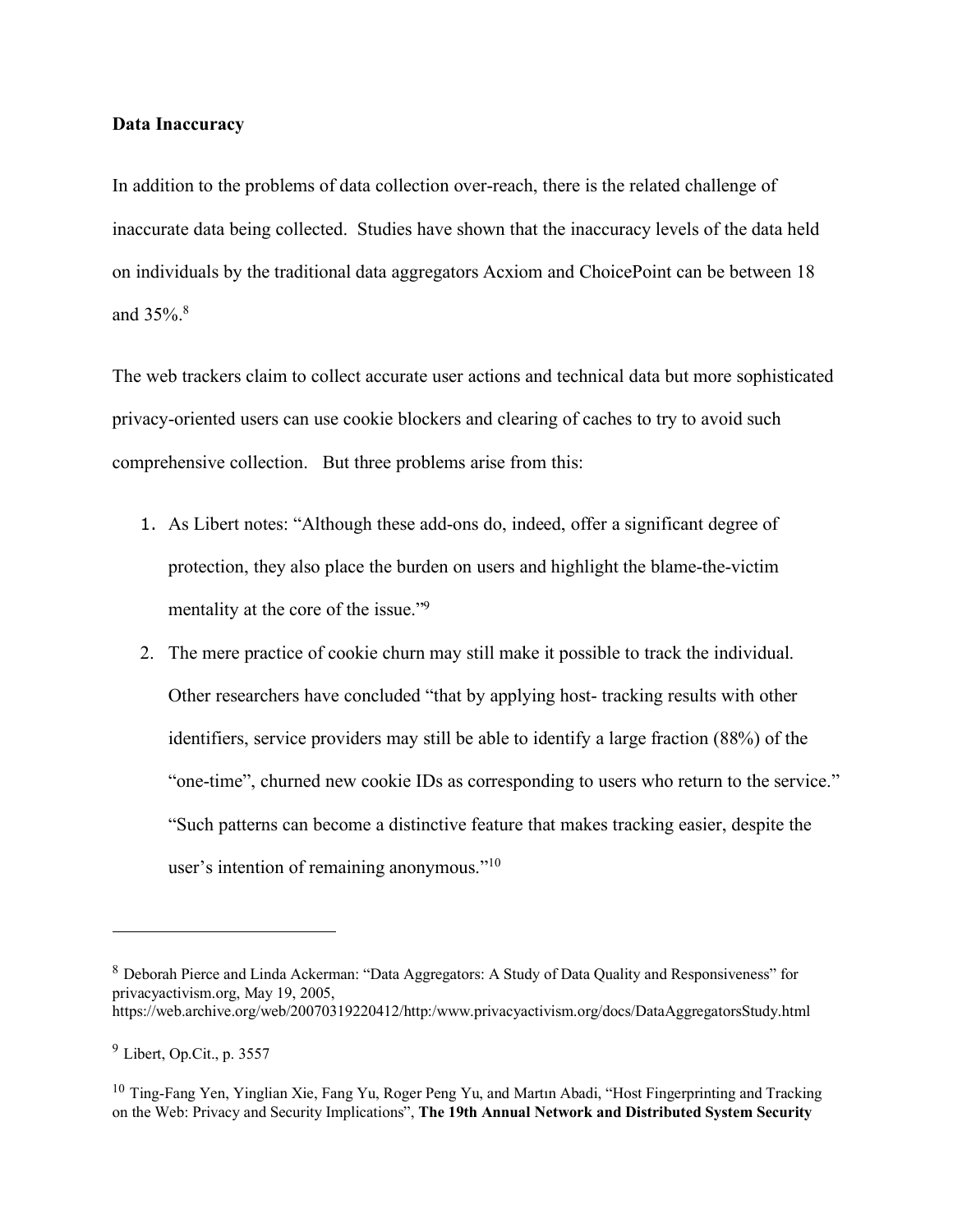3. Further, the fact that a user tries to minimize the amount of data being collected by a data aggregator does not stop the fact that the data aggregator has internal data processing and  $3<sup>rd</sup>$  party commercial relationships which are reliant on the data being inputted. Just because the input data is scant does not mean that the internal or third-party algorithms are still not run concerning the user. Hence the privacy-aware user may be contributing to effectively false negative data errors in these algorithms.

## **Ethical Challenges of the Present Data Aggregation Model**

 $\overline{a}$ 

Nearly all online data collectors will say that their policies on data collection are stated in their privacy policies and terms of use – and hence, users have agreed to them.

The bottom line is that this line fails the basic courtroom oath. It may be the truth (although for many deployed third-party web trackers this is not clear) but it is not the whole truth. Much of the language is obscure and hidden in voluminous terms of service which the sites know the vast majority of users will not read, nor understand if they do.<sup>11</sup> What the sites don't say upfront is the truth about their business model: In return for your using our service for free (or even paid) we sell your data directly or indirectly to advertisers and other data aggregators – and here is

**Symposium (NDSS) 2012,** The Internet Society. https://www.microsoft.com/en-us/research/publication/hostfingerprinting-and-tracking-on-the-webprivacy-and-security-implications/

<sup>&</sup>lt;sup>11</sup> From www.Google.com it takes 3-4 clicks to get to a description of the data Google collects and why and brief description of its cookies. For Facebook and Instagram it is 2 clicks. For YouTube, Pinterest and Twitter it is only one click. But none of the sites promote this information – it is definitely placed among the small print. Considering this is the effective price the user is paying for the service, one would expect "this is what you are paying" to be presented clearly.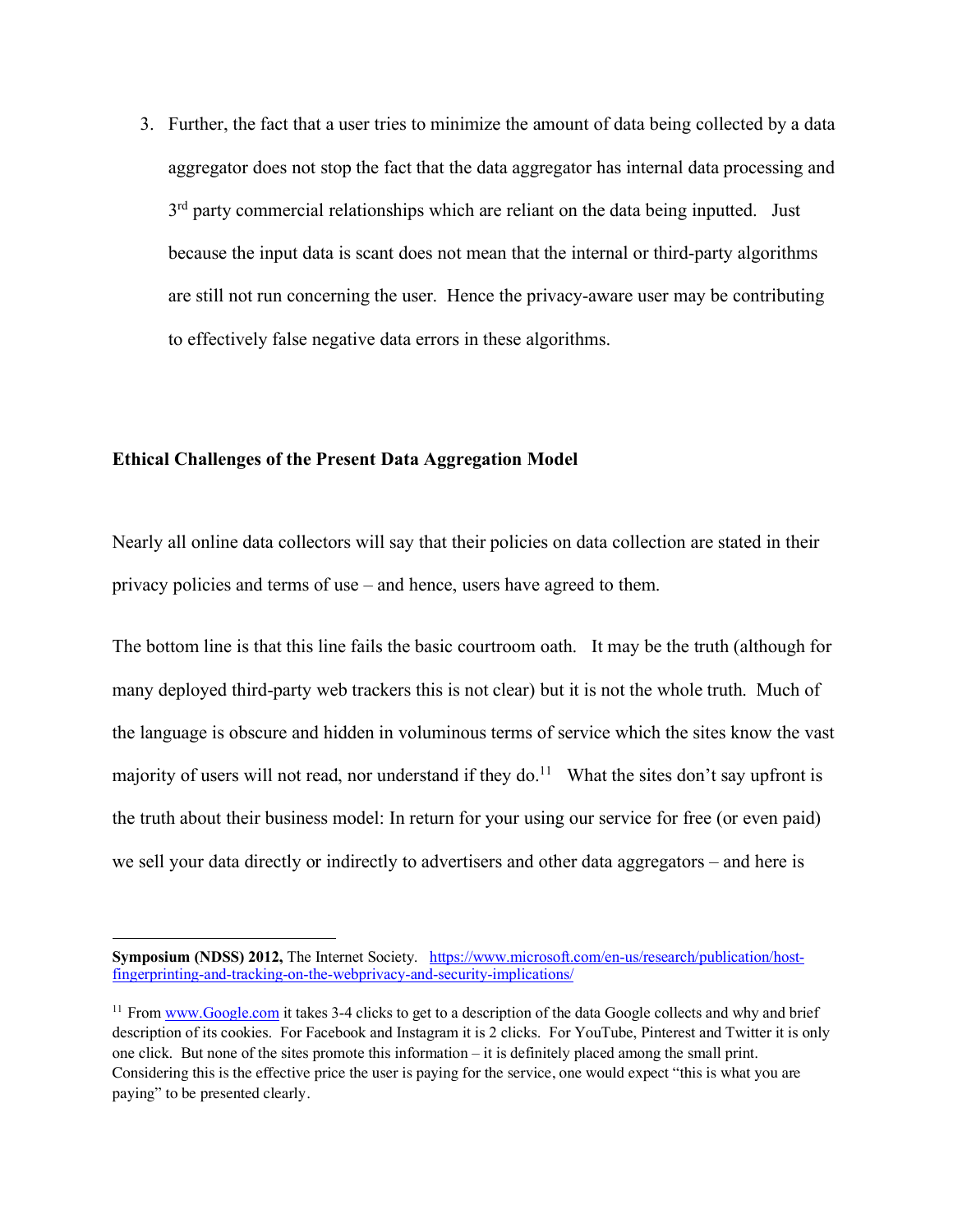exactly what sort and how much of that data we collect and here are all the sites from which we collect it. For the overwhelming history of commerce an offer was clear – I sell you this following service or good for the following price in legal tender. Now online vendors promote only free services and impose an asymmetric model on the consumer: the companies have ways of monetizing individual's data but the users don't. They have effectively turned their users into the product they sell.

For many the terms of use could be seen as unconscionable and potentially void.<sup>12</sup> They are often so long and impenetrable as to be not understandable by the user. Further, many (especially new users to the Internet in developing countries) do not realise that the "free to use" model has one side understanding that the currency for cementing this contract is the right to collect as much data as it can from and about the user using technical skills and tools incomprehensible to most users and from online places the user does not associate with the particular Internet company. This is far from a fair or equal relationship and it exploits the innocent and the naive. Furthermore, the pervasive market power of the Internet platforms means that for a person wanting to participate in modern life (in which connection to the Internet is key), there is no realistic way that a user can refuse the terms of use. The terms of use (and their related comprehensive data collection processes) are a form of extortion. They are not an

<sup>12</sup> "The *unconscionability* defense is concerned with the fairness of both the process of contract formation and the substantive terms of the contract. When the terms of a contract are oppressive or when the bargaining process or resulting terms shock the conscience of the court, the court may strike down the contract as unconscionable.

A court will look at a number of factors in determining if a contract is unconscionable. If there is a gross inequality of bargaining power, so the weaker party to the contract has no meaningful choice as to the terms, and the resulting contract is unreasonably favorable to the stronger party, there may be a valid claim of unconscionability. A court will also look at whether one party is uneducated or illiterate, whether that party had the opportunity to ask questions or consult an attorney, and whether the price of the goods or services under the contract is excessive. " http://smallbusiness.findlaw.com/business-contracts-forms/will-your-contract-be-enforced-under-the-law.html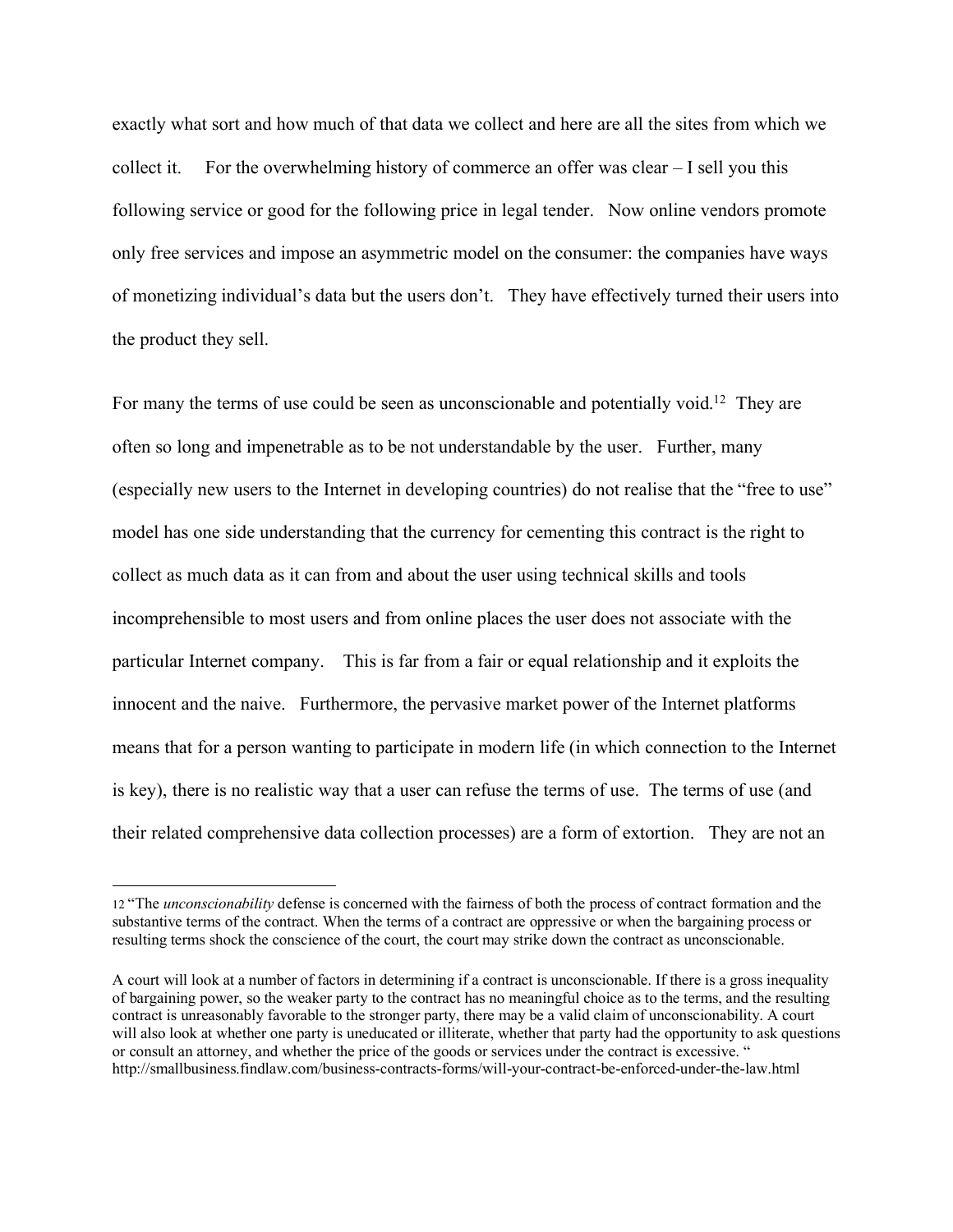expression of a realistic free choice. Perhaps the most pernicious aspect of this unrestricted commercial surveillance is that companies collect data on users with whom they have no commercial relationship. I do not use Facebook and do not have any contractual agreement with Facebook. But all across the web, Facebook's web trackers seek to collect data on my use, including personally identified detailed, e-commerce transaction details, and send it back to Facebook. In Australia at least, this seems to me to be formally a breach of the Telecommunications (Interception and Access) Act 1979 (Commonwealth) which provides that only approved law enforcement and intelligence agencies can conduct surveillance of individuals' communications.<sup>13</sup> But the American, and especially northern Californian, origins and culture of the Internet platforms has resulted in their building business models based on the ambiguity in US law as to who has the right to surveille the individual. The topological (rather than geographical) nature of the Internet produces large scale network effects to successful first movers. Hence companies successful in the US when it was the major internet market have transferred that success swiftly to a global Internet market – and brought their business practices with them.

One of the impacts of this early mover advantage is that the vast amount of information being collected from websites used by users around the world is flowing to US companies. Only one indication of this process is to look at what proportion local websites are in the top 25 websites visited by users in a particular country. Researchers reported in 2013 the following:<sup>14</sup>

 $13$  For instance, third party cookies recording user names, purchases and transaction details from a website's ecommerce pages would appear to infringe section 172 "No disclosure of the contents or substance of a communication" of the legislation. https://www.legislation.gov.au/Details/C2017C00308

<sup>&</sup>lt;sup>14</sup> Claude Castelluccia, Stéphane Grumbach, Lukasz Olejnik. "Data Harvesting 2.0: from the Visible to the Invisible Web", The Twelfth Workshop on the Economics of Information Security, Jun 2013,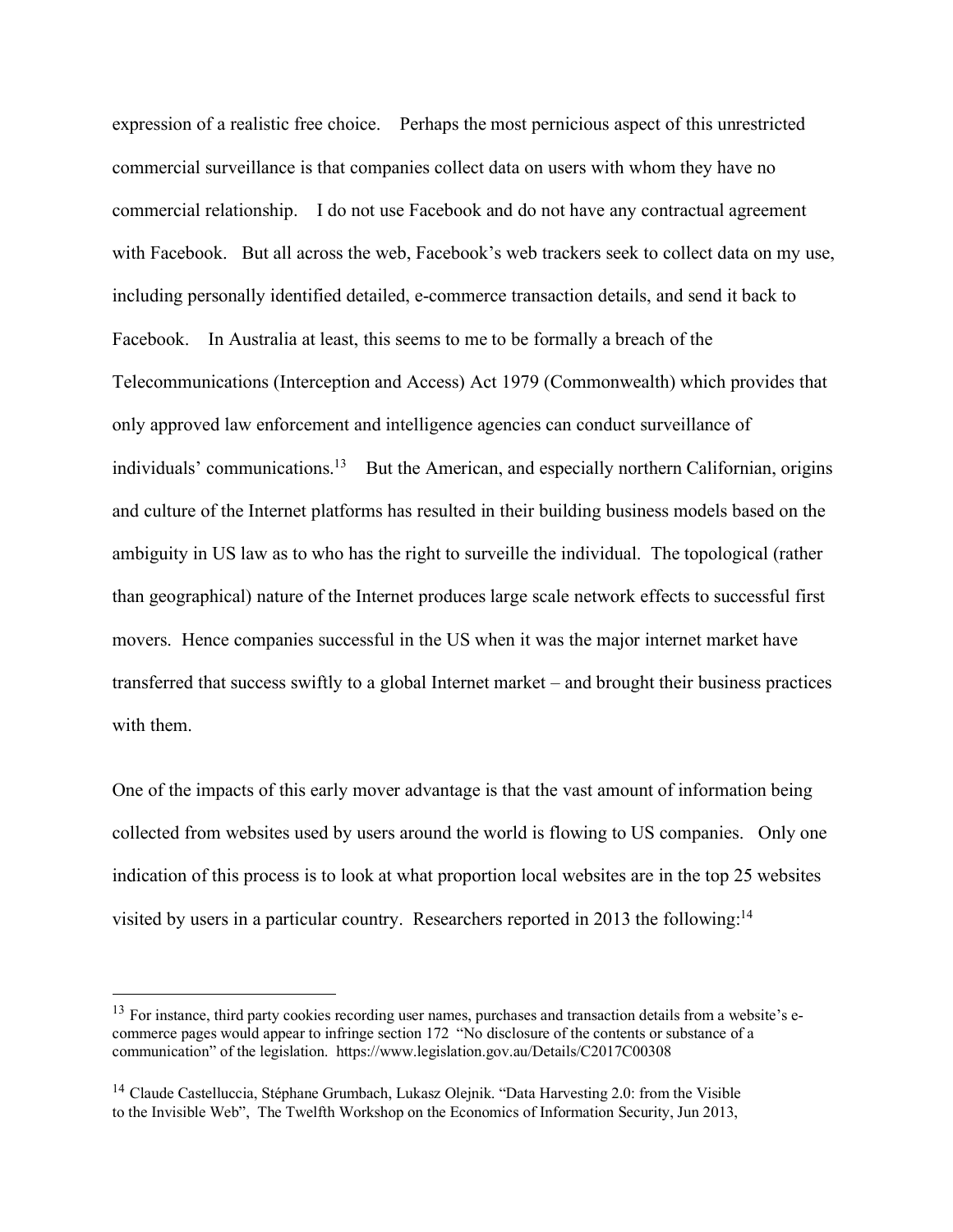| Country     | <b>National ratio</b> | <b>Foreign Sites</b>         |
|-------------|-----------------------|------------------------------|
| <b>US</b>   | 100%                  | No foreign site              |
| China       | 92%                   | Only foreign site: Google    |
| Russia      | 68%                   | <b>Mostly American sites</b> |
| Japan       | 36%                   | Mostly American sites        |
| South Korea | 24%                   | Half American half Chinese   |
| France      | 36%                   | Only American sites          |
| Nigeria     | 24%                   | <b>Mostly American sites</b> |

The data collected by third party web trackers shows a similar pattern. The search engine data splits between US and Chinese services.

This is an amazing collection of the personal data of the world's Internet users by a group of mostly Silicon Valley followed by Chinese Companies. For users in the developing world, often the understanding of the data collection and transfer is not well understood. Recently at a conference I witnessed a senior official from an African country point out how much her citizens used the US platforms but had little understanding about the data collection and monetization process. She went on to say: "I expect you in the future to compensate our naive citizens for the personal data you are collecting about them."

International policy makers, working from within appropriately slower processes, are beginning to react to these business models. The European Unions' new General Data Protection Regulation goes some way to requiring data processors to tell European residents what data is

Washington, DC, United States. 2013. <hal-00832784> https://hal.inria.fr/hal-00832784/document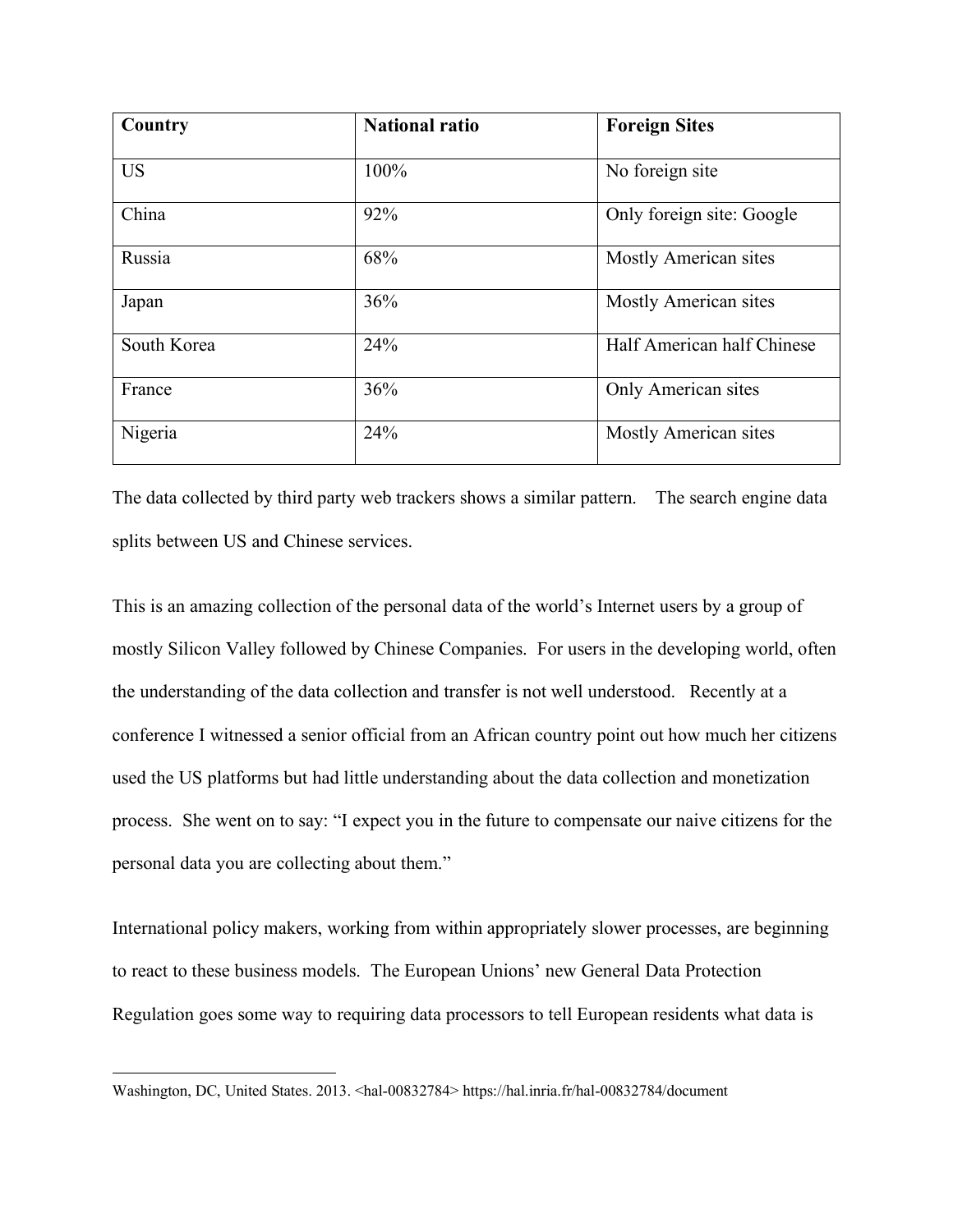being held on them and to correct it if asked to. The GDPR requires "a statement or clear affirmative action" that signals agreement of transferring personal data. It also requires that if the data has not been obtained directly from the data subject, the data controller must outline:

- From which source the personal data originates.
- The existence of any profiling and meaningful information about the logic involved, as well as the significance and the envisaged consequences of such processing for the data subject.

As the GDPR comes into effect this year, it will be interesting to see the extent the online data aggregators feel their business model needs to change.

A related area of policy being increasingly questioned is the efficacy of the various national systems of competition policy to address global platform businesses. Competition policy and its related area of consumer protection are key instruments for driving both innovation/new business generation and employment growth.

Recent debate in the United States indicates the importance of identifying optimal principles. A summary of that debate includes:

When access to certain search engines or social networks is an essential part of participating in contemporary life it may be that these companies should be treated as a natural monopoly, much like a water system, or a railroad. Former top White House adviser Steve Bannon has argued that they should and hence be regulated.<sup>15</sup> The US

 <sup>15</sup> https://theintercept.com/2017/07/27/steve-bannon-wants-facebook-and-google-regulated-like-utilities/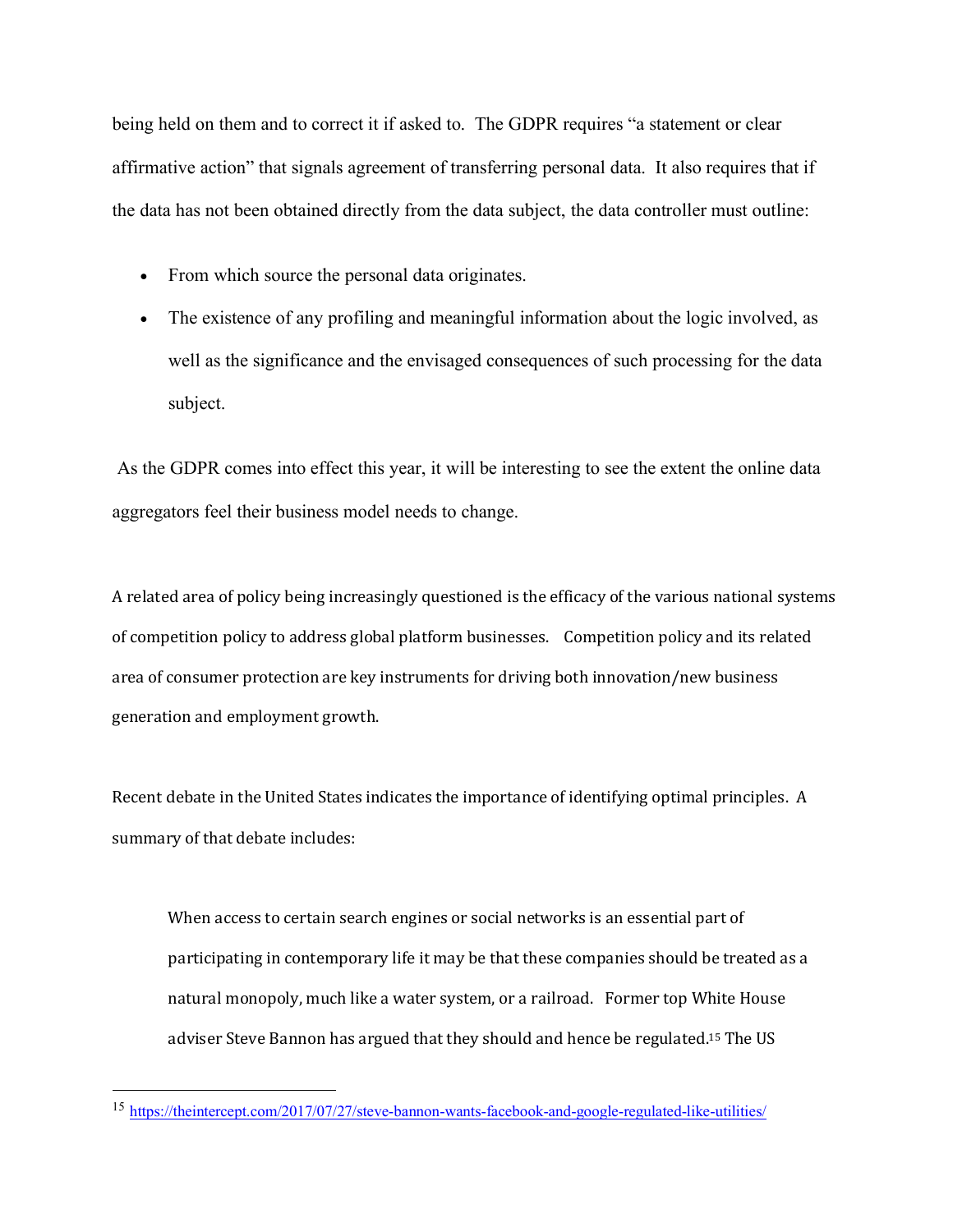Democratic Party's "Better Deal" policy statement also supports stronger competition enforcement, including in the communications sector, without setting specific new methods.16

US data indicates that Google gets about 77 percent of U.S. search advertising revenue. Google and Facebook Inc. together control about 56 percent of the mobile ad market. Amazon takes about 70 percent of all e-book sales and 30 percent of all U.S. e-commerce. Facebook's share of mobile social media traffic, including the company's WhatsApp, Messenger, and Instagram units, at 75 percent.<sup>17</sup> Economists such as David Autor, Peter Orszag, Jason Furman, and some in the Chicago School are arguing that this level of market concentration is one of the culprits behind some of the U.S. economy's most persistent ailments - the decline of workers' share of national income, the rise of inequality, the decrease in business startups, the dearth of job creation, and the fall in research and development spending. They are arguing that the companies with market power should be broken up. They point to the innovation benefits of the break up of Ma Bell.

This degree of market concentration is not limited to the US. In China, Alibaba, Biadu and Tencent account for a combined 72 percent of the country's mobile ad revenue.<sup>18</sup>

A third line of thought comes from Albert Wenger, a partner at Union Square Ventures. He argues that the fundamental source of monopoly power in the digital world is network

 <sup>16</sup> http://www.democraticleader.gov/wp-content/uploads/2017/07/A-Better-Deal-on-Competition-and-Costs.pdf <sup>17</sup> https://www.bloomberg.com/news/articles/2017-07-20/should-america-s-tech-giants-be-broken-up

<sup>18</sup> http://www.scmp.com/tech/china-tech/article/2076802/alibaba-baidu-tencent-dominate-chinas-red-hot-digitaladvertising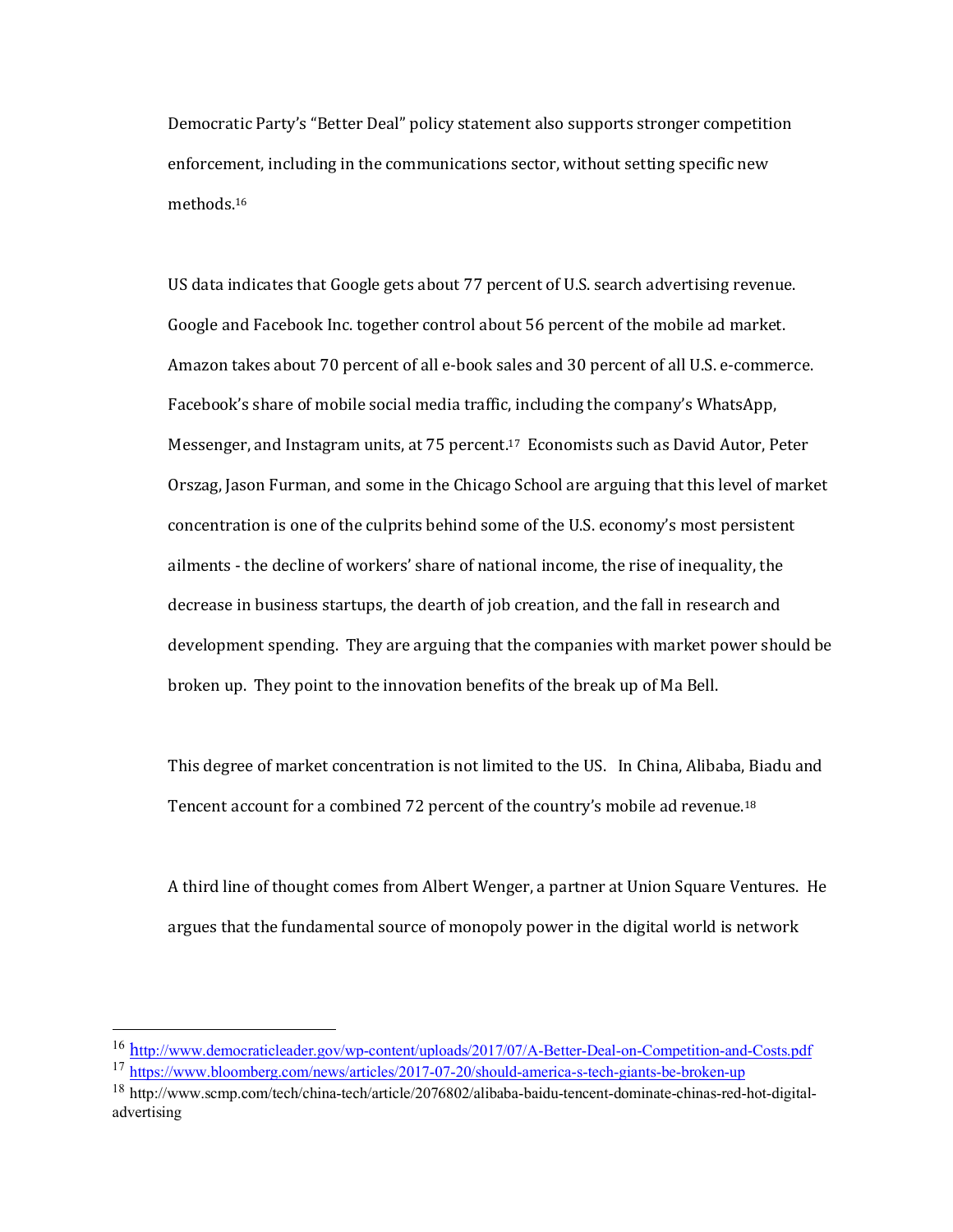effects arising from the control of data. His proposal is to shift computational power and ownership of the data to network participants.<sup>19</sup>

In the mix of this debate I would add that the present data aggregation model seeks to circumvent one of the key principles of economics: that price is a statement of truth. Price is an indication of how much it takes to produce a product and how much a customer is willing to pay for the benefits of the product. Where consumers are only offered "free" products but are not fully aware of the personal data "price" they are continually paying, nor have any way of calculating the real financial value of this personal data, then the pricing principal is subverted. Such asymmetry in markets also diminishes the reach of the present anti-trust laws, especially those which assume that the primary test is financial harm to the consumer.

Even *The Economist* newspaper has moved to the conclusion that anti-trust laws need to be revamped to overcome the combined effects of massive data collection, the maximising returns effect of network businesses and the data pricing asymmetry with consumers. In a recent leader it stated:

A radical rethink is required—and as the outlines of a new approach start to become apparent, two ideas stand out.

The first is that antitrust authorities need to move from the industrial era into the 21st century. When considering a merger, for example, they have traditionally used size to determine when to intervene. They now need to take into account the extent of firms'

 <sup>19</sup> http://continuations.com/post/163405066045/attention-on-digital-monopolies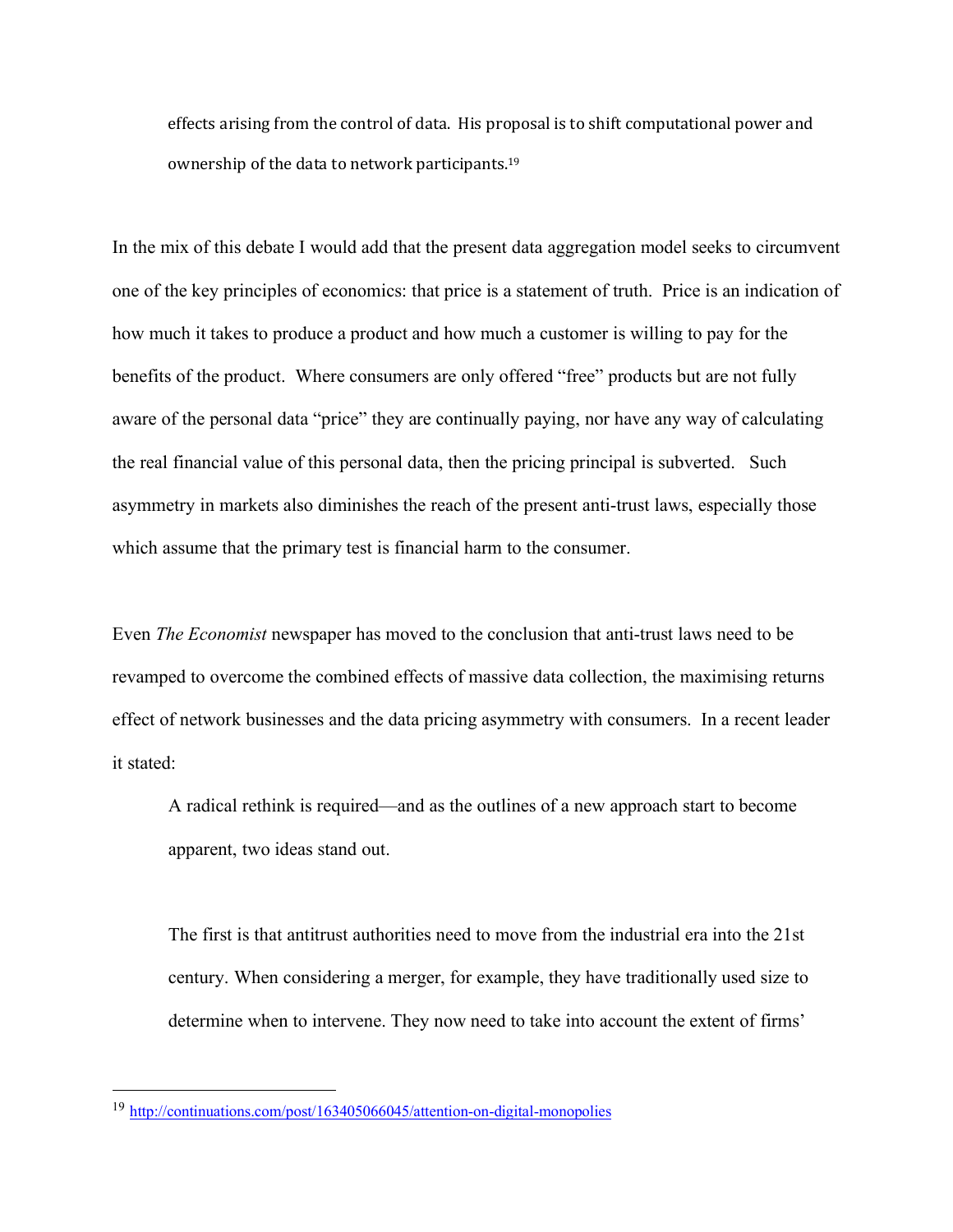data assets when assessing the impact of deals. The purchase price could also be a signal that an incumbent is buying a nascent threat. On these measures, Facebook's willingness to pay so much for WhatsApp, which had no revenue to speak of, would have raised red flags. Trustbusters must also become more data-savvy in their analysis of market dynamics, for example by using simulations to hunt for algorithms colluding over prices or to determine how best to promote competition.

The second principle is to loosen the grip that providers of online services have over data and give more control to those who supply them. More transparency would help: companies could be forced to reveal to consumers what information they hold and how much money they make from it. Governments could encourage the emergence of new services by opening up more of their own data vaults or managing crucial parts of the data economy as public infrastructure, as India does with its digital-identity system, Aadhaar. They could also mandate the sharing of certain kinds of data, with users' consent—an approach Europe is taking in financial services by requiring banks to make customers' data accessible to third parties.

Rebooting antitrust for the information age will not be easy. It will entail new risks: more data sharing, for instance, could threaten privacy. But if governments don't want a data economy dominated by a few giants, they will need to act soon.<sup>20</sup>

**<sup>20</sup>** "The world's most valuable resource is no longer oil, but data", **The Economist**, May 6th 2017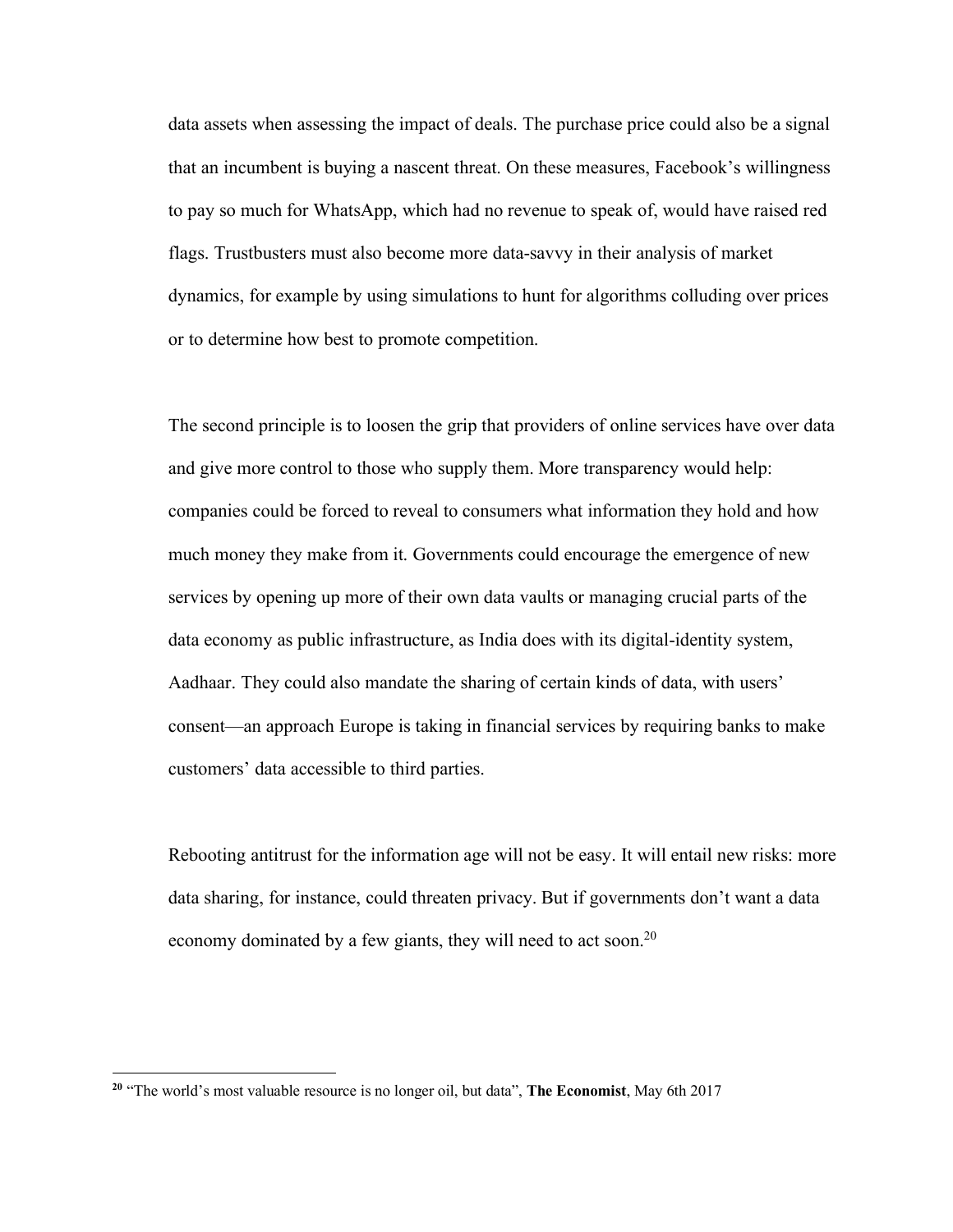#### **II Role and Effect of Algorithms**

With the rise of populist politics in the democracies, there has been much discussion of the impact of free trade and automation has had on manufacturing workers in countries like the United States. The technological impact on the 21<sup>st</sup> Century workplace, however, is not limited to labor replacement and geographical shifting because of mechanization and evolving global supply chains. One of its most important impacts is on what data is collected, for what purported purpose, how it is collected analyzed, how the output data is further marketed and collated and analyzed – all of this without transparency to the worker, customer or even management. This is the world of Artificial Intelligence colliding with civil liberties and our existing systems for regulatory/legal and media/civil society oversight.

Increasingly complex and opaque algorithms are driving applications that influence key parts of users' lives, as well as the networks themselves. Via these algorithms, corporations decide what content receives priority and what is ignored. Claiming intellectual property protection, corporate owners often ensure that algorithms are immune from public scrutiny, transparency and accountability – even when they are at the same time demanding more transparent access to government collected data to help fuel their algorithms. This determination to maintain private control over the algorithms which define our online "public square" means that companies like Facebook, Twitter and Reddit struggle to reassure the community about how they can constrain the activities of state actors and others who can game their algorithms.

But this is not just a story about "fake news". This is about how fit for purpose are the millions of algorithms in at the heart of the software which increasingly drive every aspect of our lives.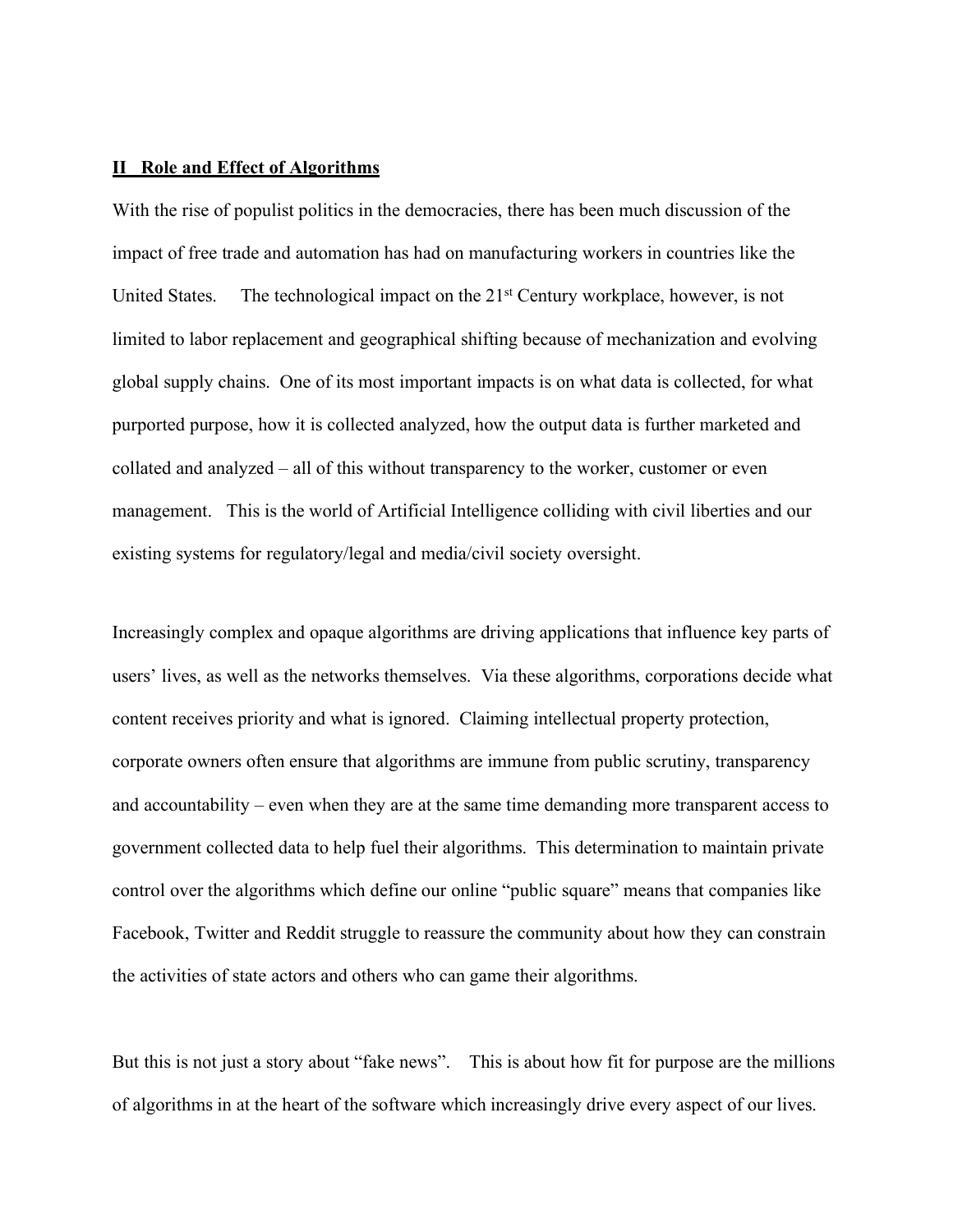The reality is that code is written by humans and its complexity can accentuate the flaws humans inevitably bring to any task.

As Airbnb says<sup>21</sup>, bias in the writing of algorithms is inevitable. It can have chilling effects on individual rights, choices, the application of worker and consumer protections and democracy. Algorithms are not neutral: they incorporate built-in values and serve business models that may lead to unintended biases, discrimination or economic harm<sup>22</sup>. Compounding this problem is the fact that algorithms are often written by relatively inexperienced programmers, who may not have a correct picture of the entire application, or a broad experience of a complex world. The dependency of the workplace on algorithms imparts tremendous power to those who write them, and they may not even be aware of this power, or the potential harm that an incorrectly coded algorithm may have. Because the complex market of interacting algorithms continues to evolve, it's also possible, and likely, that existing algorithms that may have been very innocuous yesterday will have significant impact tomorrow.

But intellectual property and sometimes even cybersecurity are rewarded by a lack of transparency. Innovation generally, including in algorithms, is a value which should be encouraged. How are these competing values to be balanced? $2^{23}$ 

 <sup>21</sup> https://airbnb.design/anotherlens/

 $^{22}$  For instance, media reports have pointed out clear racial bias resulting from reliance on sentencing algorithms used by many US courts. https://www.nytimes.com/2017/06/13/opinion/how-computers-are-harming-criminaljustice.html

 $23$  One possibility is to make algorithmic verifiability rather than full algorithmic transparency an element of oversight in the digital economy. This algorithmic verifiability would require companies to disclose information allowing the effect of their algorithms to be independently assessed, but not the actual code driving the algorithm. This is explored in some degree by the Report of the Global Commission for Internet Governance https://www.ourinternet.org/report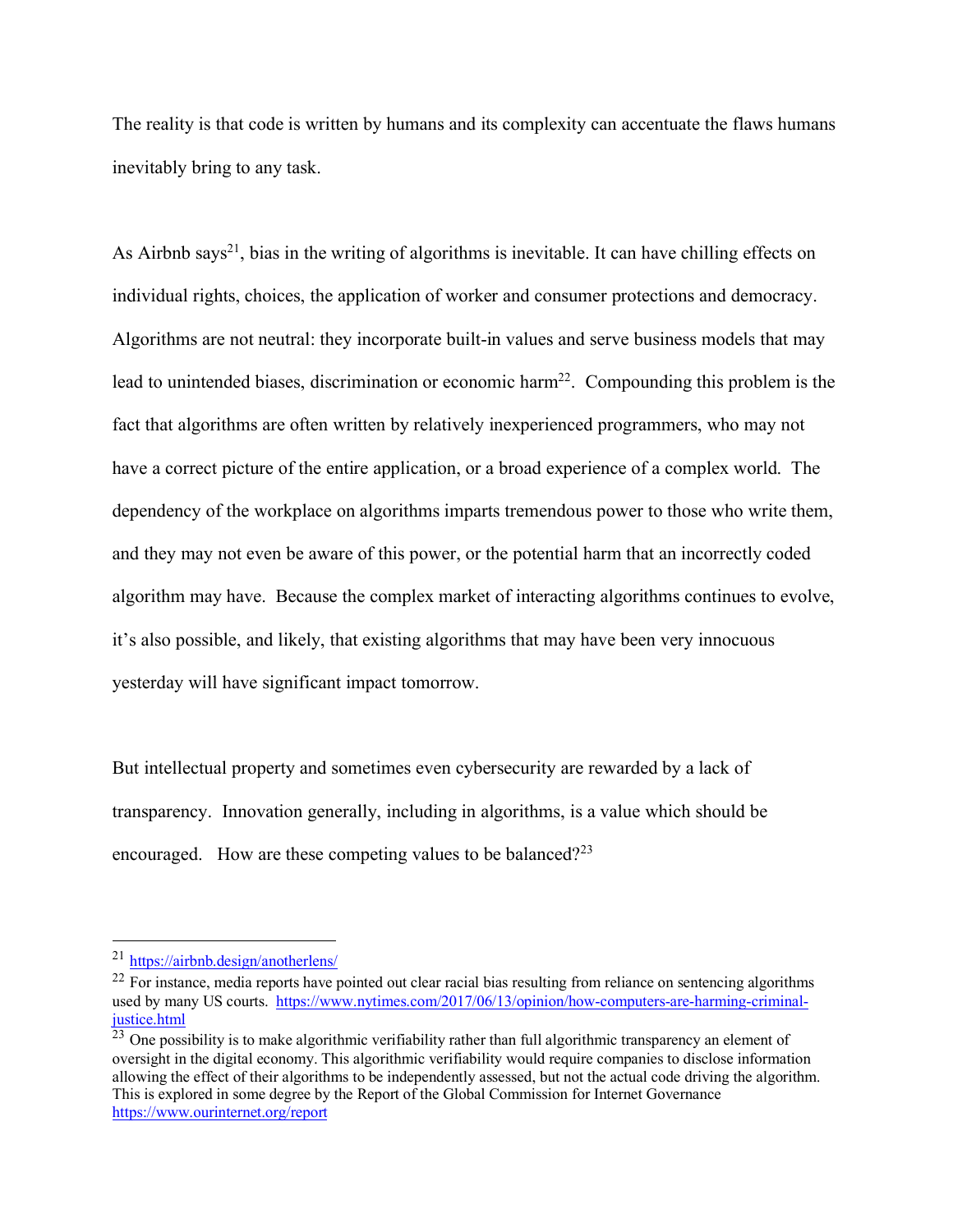The ethical debate about the purpose and power of algorithms is nascent, yet the need for it is urgent. The explosion of algorithmic privately held business models is affecting nearly every aspect of life. To give it a popular culture perspective, it is the reality behind the common joke "there is an app for that".

Some of the questions we need to ask to preserve a human-focused evolution are:

- How to identify bias in algorithm production and methods to uncover it and counter it. Especially in areas where algorithms determine the choices available to recruiters, work place management, citizens seeking work, impacts on ability to have collective representation in a "platform/gig economy etc.
- What is the appropriate prisms from which to view the ethics of algorithmic decision making, including the distinction between individual rights and collective aims or constraints? As the new Berlin-based watchdog AlgorthmWatch states "existing ethical and legal criteria are not suitable (or, at least, are inadequate) when considering algorithms generally. They lead to a conceptual blurring with regard to issues such as privacy and discrimination, when information that could potentially be misused to discriminate illegitimately is declared private… Given that the issue of ethics always focuses on action and responsibility for this action, however, it is inevitably dependent on structural and situational contextualization. The rules that apply to the state or to a government, for example, can hardly be applied to citizens as individuals. While this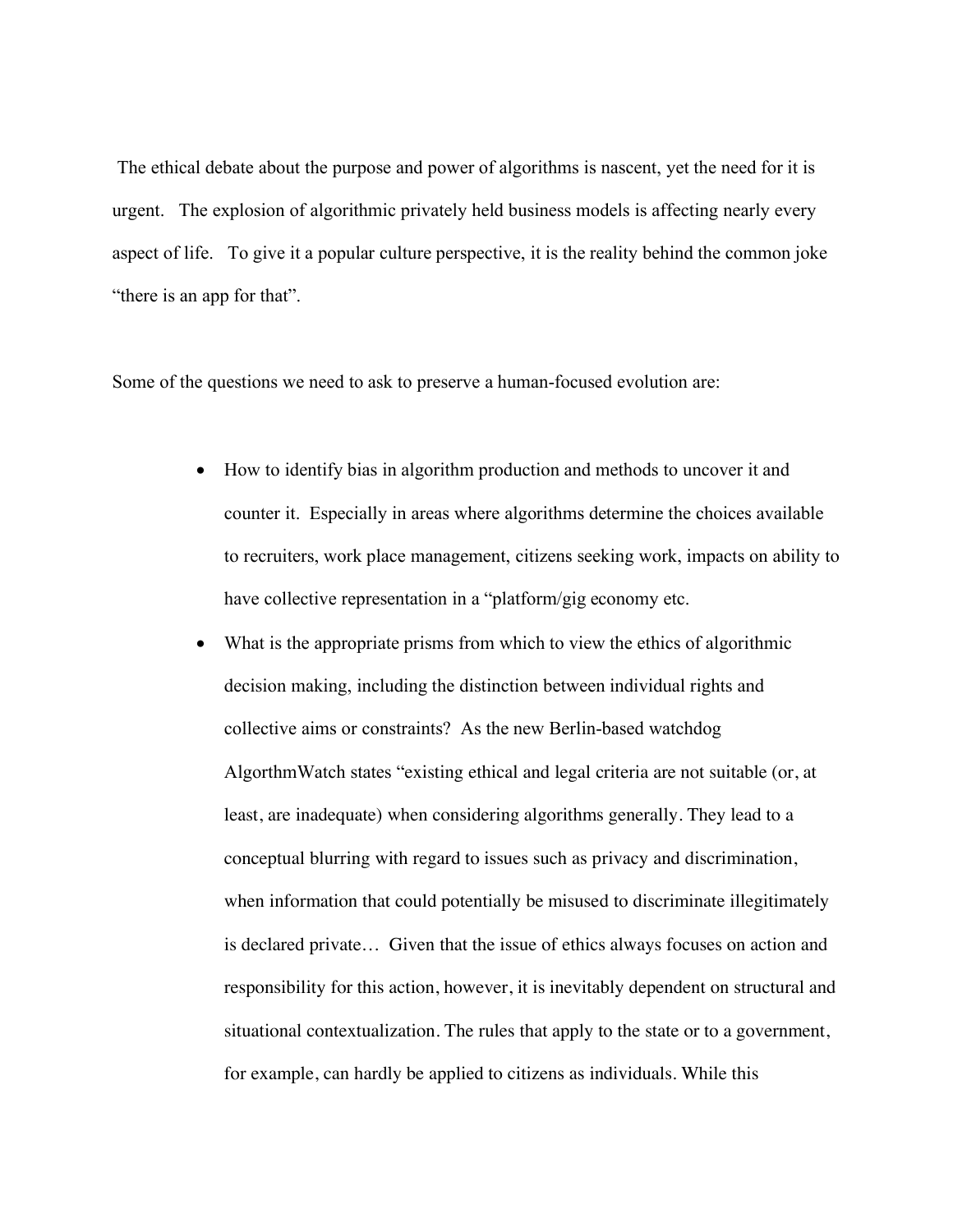differentiation is standard practice in the realms of ethics and constitutionalism, it has so far been lacking in the debate about automation."<sup>24</sup>

- How to balance the innovation of content industries and delivery across a global Internet, while still protecting and promoting national and community content and culture online. More broadly the balance between the benefits of Globalization and the sense that nations and sub-national communities need strong domestic cultures and cultural expression to maintain their sovereignty and sense of identity. Globalization cannot just be Americanization.
- The fit for purpose of algorithms and their impact on existing consumer protection, competition and civil rights/liberties. How can citizens have confidence that competition or consumer protection or non-discrimination norms are being followed by major companies and government if actions are taken by interacting sets of algorithms written by unaccountable and inexperienced software developers? What transparency or accountability to purpose should be required of the algorithms which are increasingly defining what we are and are not allowed to do?
- What should be the appropriate human controls and 'rules of war' which should be embedded in the fast-growing area of Lethal Autonomous Weapons Systems?
- How to ensure the centrality of human control over the evolution of a networked society/economy – especially concerns about a widespread, networked Artificial Intelligence environment being beyond concerted human control.

 <sup>24</sup> Lorena Jaume-Palasí and Matthias Spielkamp, "Ethics and algorithmic processes for decision making and decision support", AlgorithmWatch Working Paper No. 2 p2 https://algorithmwatch.org/en/ethics-and-algorithmicprocesses-for-decision-making-and-decision-support/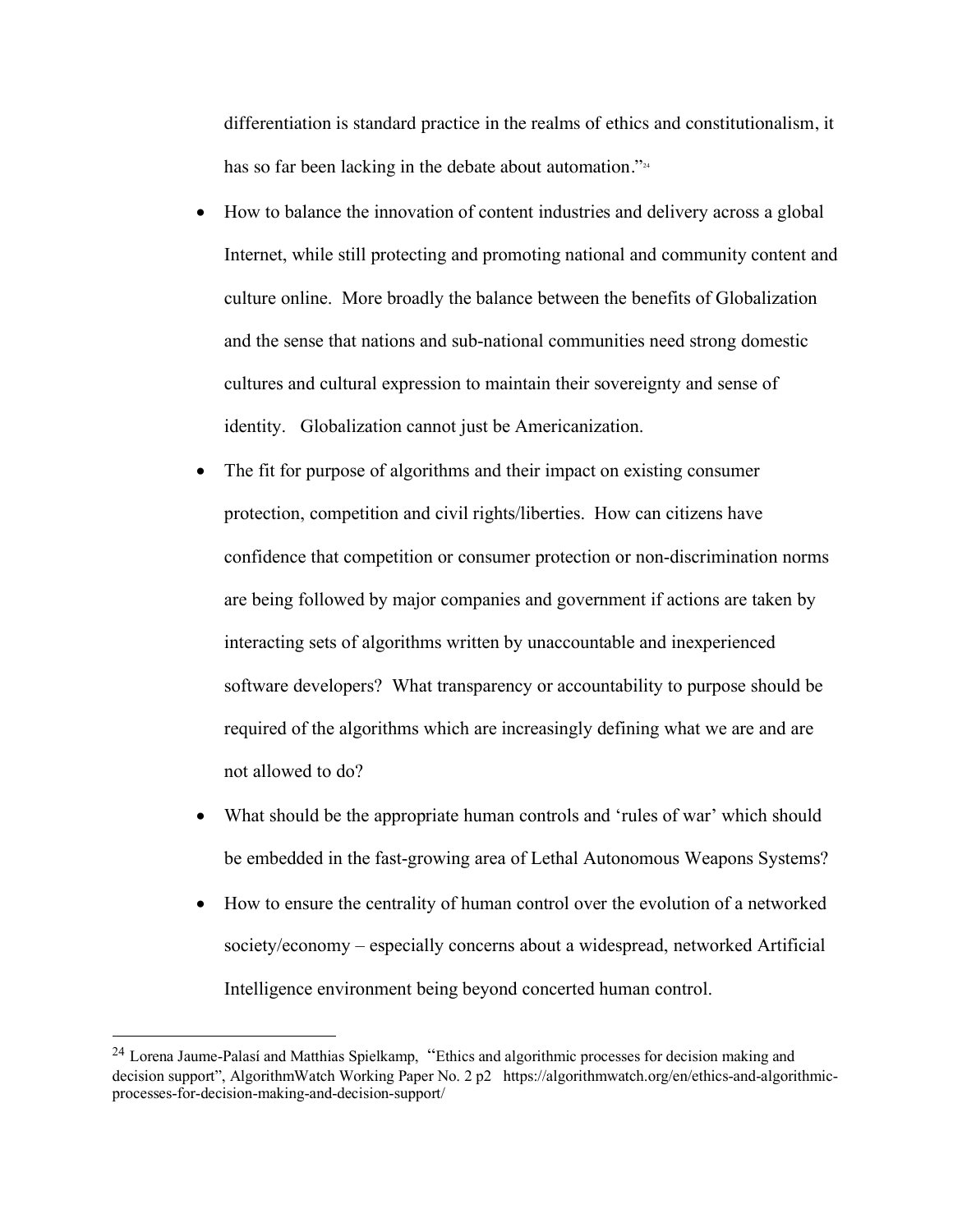Some groups and companies<sup>25</sup> have begun to respond to these questions but the acceleration of automated decision making into every aspect of life calls for an urgent and open debate on the ethical framework for 21st century citizens' experience of political, administrative, commercial and social reality.

## **IV Response required of the Church**.

As a practitioner in this fast moving environment, regularly meeting with others and debating

these issues while designing and developing applications, let me argue that there is an urgent

need for the Church to be more informed and certainly more engaged in the ethical issues facing

the Information Society.

 $^{25}$  Microsoft has recently laid out its present thinking about the ethical deployment of Artificial Intelligence (AI). Calling for AI to put humans at the centre, Microsoft proposes six principles:

<sup>•</sup> Fairness: When AI systems make decisions about medical treatment or employment, for example, they should make the same recommendations for everyone with similar symptoms or qualifications. To ensure fairness, we must understand how bias can affect AI systems.

<sup>•</sup> Reliability: AI systems must be designed to operate within clear parameters and undergo rigorous testing to ensure that they respond safely to unanticipated situations and do not evolve in ways that are inconsistent with original expectations. People should play a critical role in making decisions about how and when AI systems are deployed.

<sup>•</sup> Privacy and security: Like other cloud technologies, AI systems must comply with privacy laws that regulate data collection, use and storage, and ensure that personal information is used in accordance with privacy standards and protected from theft.

<sup>•</sup> Inclusiveness: AI solutions must address a broad range of human needs and experiences through inclusive design practices that anticipate potential barriers in products or environments that can unintentionally exclude people.

<sup>•</sup> Transparency: As AI increasingly impacts people's lives, we must provide contextual information about how AI systems operate so that people understand how decisions are made and can more easily identify potential bias, errors and unintended outcomes.

<sup>•</sup> Accountability: People who design and deploy AI systems must be accountable for how their systems operate. Accountability norms for AI should draw on the experience and practices of other areas, such as healthcare and privacy, and be observed both during system design and in an ongoing manner as systems operate in the world.

https://msblob.blob.core.windows.net/ncmedia/2018/02/The-Future-Computed\_2.8.18.pdf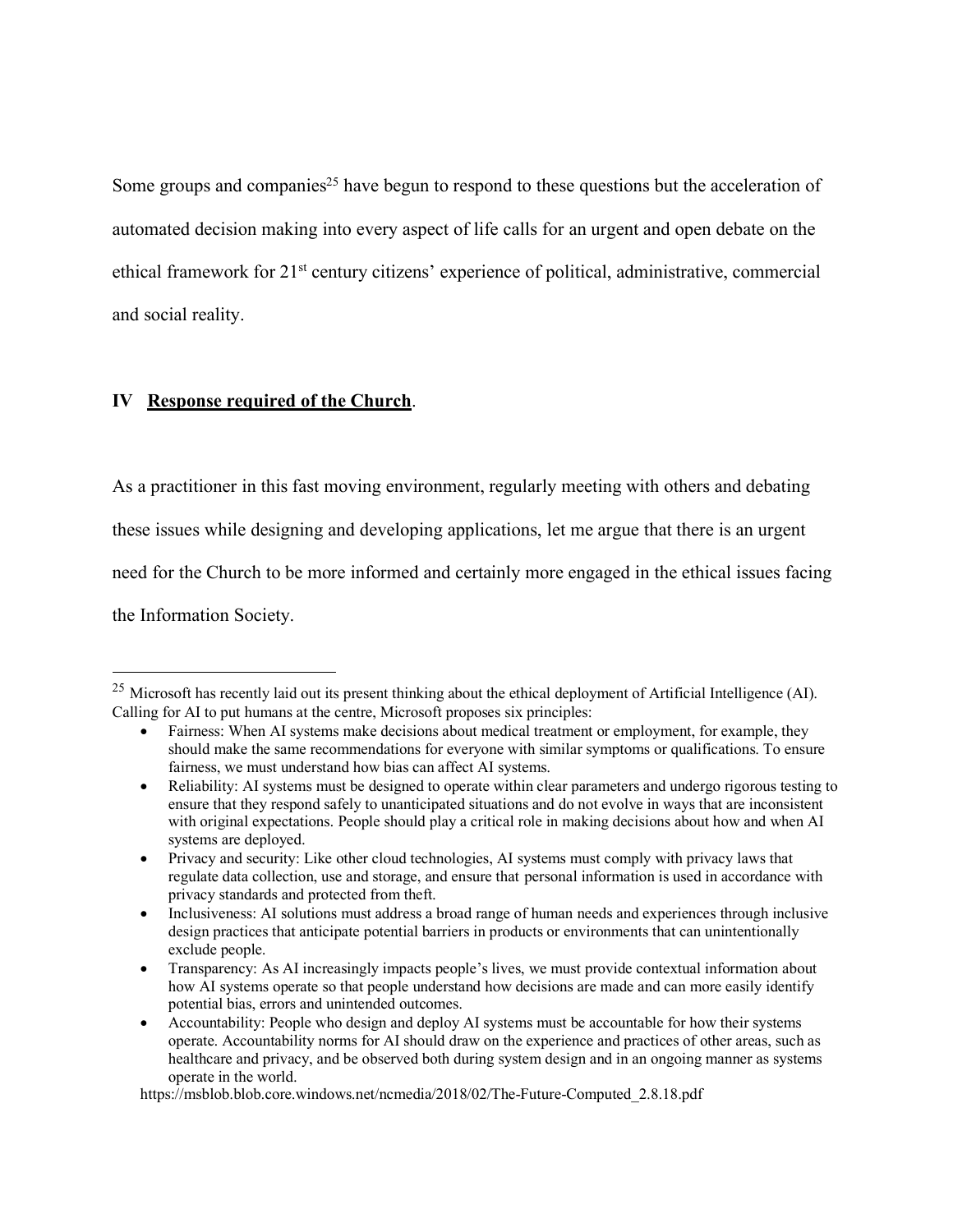Since *Rerum novarum* in 1891, the Church's social teaching has been dedicated to understanding and critiquing the social issues of the day. As Professor Enderle has pointed out, this teaching about the obligations of capital and labour has of recent decades also been moulded by the preferential option for the poor. The rapid transformation of the world to an information economy, tied together by a topological network which does not recognize geographic boundaries, is arguably the most significant change in the working and social lives of billions of people since the onset of the industrial revolution. It is a change which has brought great benefits and individual empowerment; but also the collection and analysis of huge amounts of personal data in ways that are poorly recognized by the many new Internet users in the developing world as well as many users in the developed economies.

The Church needs to recognize that the poor in the 21<sup>st</sup> century are the ignorant, the naive and the exploited in a data world as much as the cash poor. She needs to be a voice for the many. She needs to inject thousands of years of careful ethical thinking into a policy discussion which now takes place mainly in a bubble of engineering-focused Technorati. In a world where Facebook, Google and their co-frères have billions of users, there is no other large international institution recognized by billions of people for its ethical voice in the modern world. Online is a world where scale and brand matter. The Church has an opportunity and an obligation to bring its voice and status to bear on some of the most foundational issues for the next century.

The Church needs to loudly proclaim and its spiritual and human-centric view of progress into these debates to leaven the dominant message of technological utopianism. When Eric Schmidt